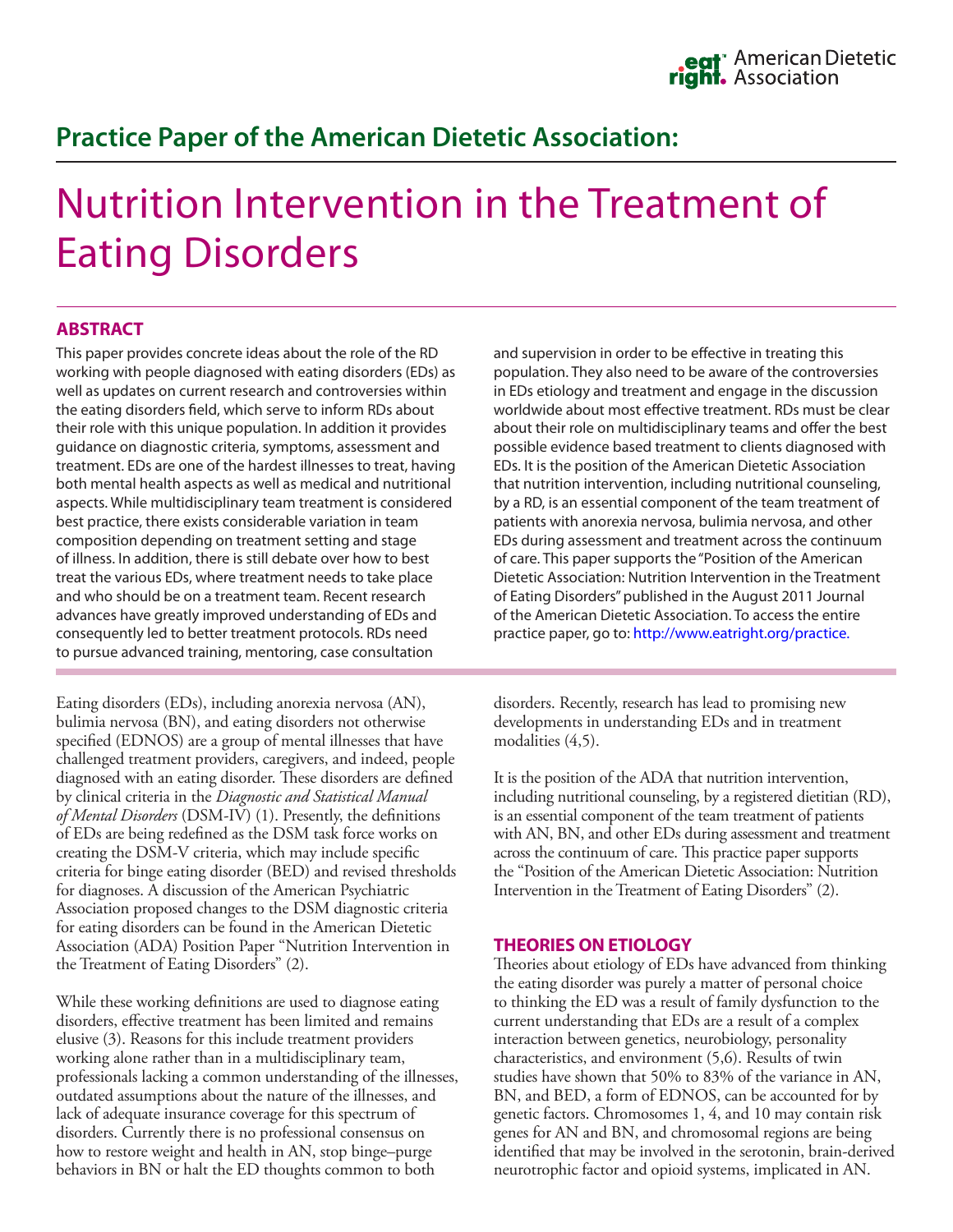| <b>Family/Friends</b><br>observations | Reduced spontaneity and flexibility concerning food intake<br>Avoidance of specific foods<br>Poor food variety<br>Statements about being or eating "healthy"<br>Avoidance of social situations with food<br>Abnormal speed of eating a meal<br>Attempt to "bargain" about foods (eg, I will eat this if I do not have to eat that)<br>Inability to identify hunger or satiety<br>Unusually small portions<br>Inability to define or eat a balanced meal                                                                                                                                                                                                                                                                                                                                                             |
|---------------------------------------|---------------------------------------------------------------------------------------------------------------------------------------------------------------------------------------------------------------------------------------------------------------------------------------------------------------------------------------------------------------------------------------------------------------------------------------------------------------------------------------------------------------------------------------------------------------------------------------------------------------------------------------------------------------------------------------------------------------------------------------------------------------------------------------------------------------------|
| <b>Behavioral</b>                     | Active and restless, stands frequently when most people would sit<br>Disproportionate time spent thinking about food and body weight<br>Interest in recipes, food channels, and food shopping<br>Prepares food for other people without eating themselves<br>Subjective or objective binge eating<br>Hoards food or rations until the end of the day<br>Food seems to go missing, especially sweets, cereals, high-carbohydrate foods<br>Appears to be angry, tense, or hostile at meals<br>Abnormal timing of meals and snacks<br>"Debiting" food intake (eg, with exercise/food choices)                                                                                                                                                                                                                          |
| <b>Rituals when eating</b>            | Excessive use of condiments (eg, salt, hot sauce)<br>Cutting food into very small pieces before eating<br>Inappropriate food utensils with preference for eating with fingers<br>Picks, blots, and tears food apart<br>Inappropriate food combinations and concoctions<br>Eats food in a certain order<br>Hides food in napkins, handbags, gives to dog, throws food away<br>Doesn't let food touch lips                                                                                                                                                                                                                                                                                                                                                                                                            |
| <b>Physiological</b>                  | General: Marked weight changes or absence of expected weight gain in children or adolescents, growth delay in child/<br>adolescent; weakness, fatigue, or lethargy.<br><b>Cardio pulmonary:</b> Low pulse, dizziness, low blood pressure, slow capillary refill<br>Gastrointestinal: Abdominal pain, constipation, reflux, vomiting, delayed gastric emptying (feels full immediately after eating<br>small amounts)<br><b>Endocrine:</b> loss of menstrual cycle, delayed menarche, or hypogonadism for boys/men<br>Neuropsychiatric: Poor concentration, memory loss, insomnia, depression, anxiety, obcessiveness, over concern with weight<br>and shape<br>Integument: Dry skin, brittle nails, hair loss, yellow orange skin tone, white downy hair growth (lanugo), dull eyes, pale skin,<br>cold intolerance |
| <b>Medical findings</b>               | Anorexia Nervosa: Bradycardia, orthostasis by pulse or blood pressure, hypothermia, cardiac murmur, atrophic breasts and<br>vaginitis (postpubertal), pitting edema of extremities, emaciated, cold extremities, slowed capillary refill time<br>Bulimia Nervosa: Sinus bradycardia, orthostatic by pulse or blood pressure, dry skin, parotid gland swelling, Russell's signs,<br>mouth sores, dental enamel erosion, cardiac arrhythmias, may be normal weight<br>Binge Eating Disorder: Weight-related hypertension, abnormal lipid profile, and diabetes                                                                                                                                                                                                                                                        |
|                                       | Figure 1. Warning signs, observations, and medical findings in eating disorders. Data from references 27, 31.                                                                                                                                                                                                                                                                                                                                                                                                                                                                                                                                                                                                                                                                                                       |

In both AN and BN there are alterations in brain serotonin, neuropeptide systems, and also brain neurocircuitry, which are present when the disorder is in its active state as well as in apparent recovery (7,8). Alteration in brain serotonin function seems to play a role in the odd appetite, mood, and impulse control observed in EDs. Consistent personality traits seen in AN and BN such as perfectionism, obsessive compulsiveness, and dysphoric mood sometimes seen in a child before the ED sets in, and persisting after weight restoration, suggest heritability (9). Taken together these data provide reasons for clinicians describing EDs as "brain disorders."

There is evidence that the hypothalamus plays a role in appetite regulation. Animal studies have shown an intense hunger drive when the lateral hypothalamus is stimulated by glutamate and glutamate agonists, suggesting a role for

glutamate in hunger sensations (10). Individuals with BN or BED may have a higher expected sense of reward from food intake, leading to overeating, and the overeating may lead to habitual use of compensatory behaviors (11).

From the early starvation study by Ancel Keys came the understanding that starvation in and of itself produces many of the cognitive changes, mood disturbances, and peculiar behaviors characteristic of AN (12). Underweight adolescents with AN score higher on measures of depression and anxiety than when weight restored (13). The idea that families cause EDs has been dispelled (14). Recent research has shown that once the emotional impact of the ED is controlled there are no differences between families of girls diagnosed with AN and those diagnosed with insulin dependent diabetes mellitus, another childhood disease that can cause family distress. This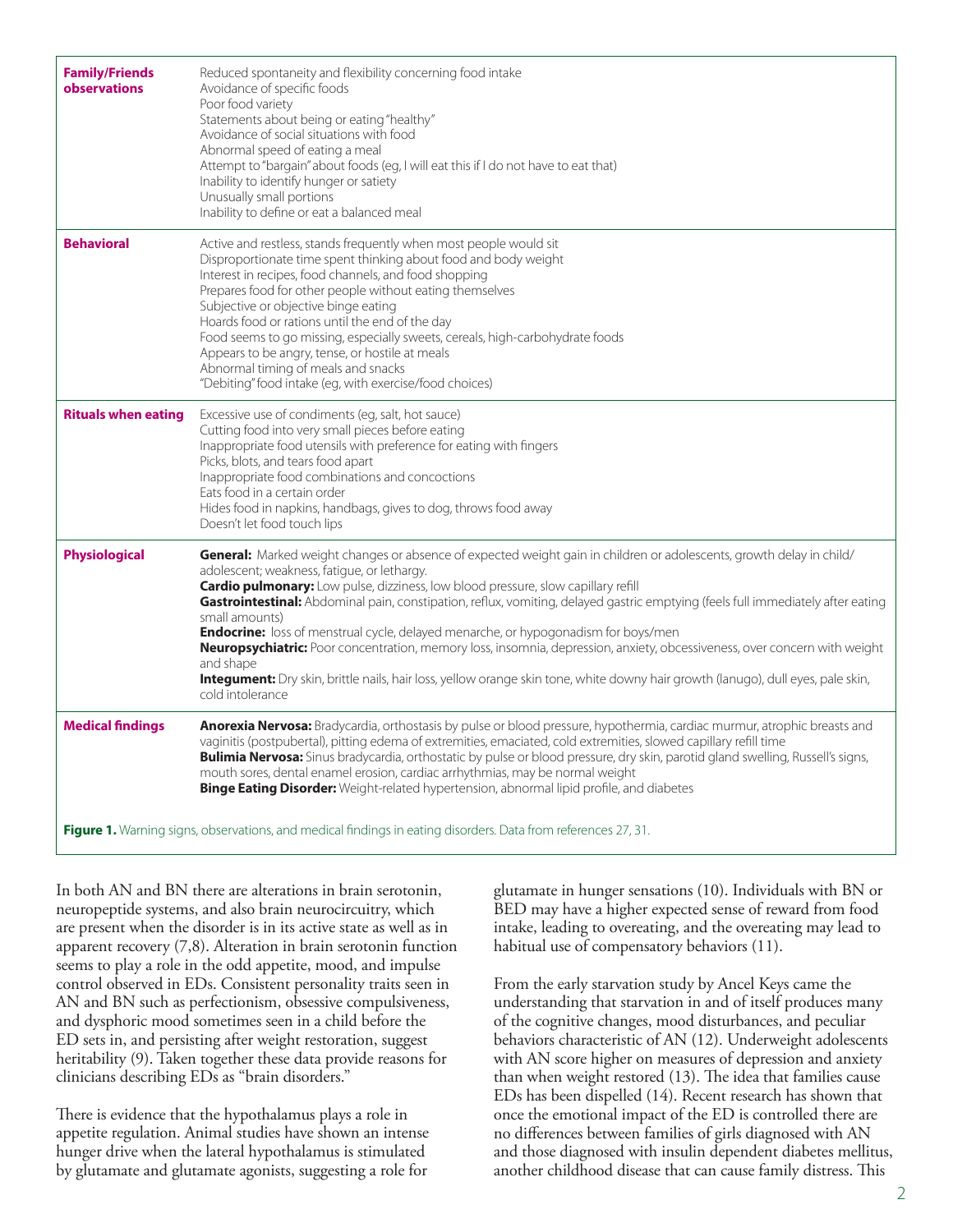suggests that families with a member diagnosed with an ED function differently as a result of the ED (15).

## **THEORIES ON TREATMENT**

Treatment theories have paralleled thinking about etiology. EDs require early diagnosis (16) then immediate and effective treatment. Current research shows that the sooner ED behaviors are stopped and nutrition and physical health restored the better the prognosis and the better a person responds to psychotherapy (16,17).

Multidisciplinary treatment teams have not always been standard in care of EDs. A multidisciplinary team, including nutrition, medical, and mental health professionals, provides the comprehensive treatment needed and each team member contributes best when grounded in advanced training in EDs. Methods for restoring physical and mental health can vary but need to be based in sound science. RDs involved in ED treatment have a responsibility to obtain advanced training, continuing education and case consultation, as well as read the most current research findings and apply evidence-based treatment modalities.

Current research has shown that family-based therapy (FBT) or the Maudsley method is very effective for anorexic and bulimic patients under age 18, with short duration of illness (less than 3 years), and that the family unit can provide effective treatment in the home setting (18). Similarly, research is ongoing with college-aged individuals and use of FBT; and another model is being researched with married couples, using concepts from FBT (19). These treatment models employ the use of social support concepts and the observation that individuals with an ED have difficulty refeeding or stopping binge–purge behaviors alone. Research also supports other modalities such as day treatment programs for those adolescents who do not improve in FBT (20). An overlooked component of care is that of the caregivers, especially parents, who experience tremendous stress in dealing with the protracted course of the illness and need support from the health care team as well as others in their lives (21). RDs can be an important source of caregiver support, by understanding the difficulty of their situation, educating them about EDs, the course of recovery and, for adolescents and preadolescents, instructing families on how to refeed at home.

An underappreciated aspect of treatment is the time involved in "return to normal" or a "maintenance period" when the person recovers not only physically but cognitively, and learns to eat normally, and to rely on internal regulation of hunger, appetite, satiety, and pleasure when eating. This period, which begins after an individual is physically and nutritionally restored, can be prolonged due to persistent psychological disturbances (22). RDs have the potential to be instrumental during this time by helping patients with weight maintenance, making adjustments to caloric intake as exercise is resumed or increased, and assisting the process of relearning normal eating patterns and engaging in social eating activities.

Treatment for BED is evolving as diagnostic criterion has been developed (23,24). Binge eating, defined as eating a very large amount of food accompanied by a sense of loss of control has been observed in the adult population and recently observed in children ages 6 to 13 (25). BED seems to have a significant genetic component (26). Treatment for EDs has been very challenging due to lack of understanding about the nature of these disorders, and insurance company limitations on reimbursement for treatment (27). With recent research describing the etiology and nature of EDs, changes in treatment modalities have occurred (4). More research is needed in the area of effective treatment along the spectrum of severity of these illnesses.

## **THE NATURE OF EATING DISORDERS**

Eating disorders are now known to be biologically-based serious mental illnesses (9). People with EDs often lack insight into their illness (anosognosia), may be very resistant to treatment, and prone to deception, which can leave treatment providers feeling frustrated by the slow progress (6). The clinician who understands the nature of EDs will understand that individuals with EDs are not purposefully attempting to be uncooperative. Clinicians will know to not take personally the resistance to treatment and so be able to provide treatment that is associated with best prognosis. RDs who are ED specialists are psychologically literate, obtain supervision from clinical psychologists to help with issues of transference and countertransference, and understand the following:

- Eating disorders have an emotional/behavioral component and a neurophysiological/genetic component. The latter may set the stage for ED development, be triggered by weight loss, and may be the reason many ED psychological symptoms resolve with physical restoration (9).
- People do not choose to have EDs.
- Eating disorders are spectral disorders; they exist on a continuum of severity and often become more severe the longer they are present (28).
- Family dynamics might be part of the environmental influences that cause stress and stressful environments can exacerbate EDs, but families are not causative in ED etiology (29).
- EDs often co-exist with other psychiatric illnesses especially anxiety related disorders (9).
- The longer a person remains in a state of suboptimal nutrition or continues with ED behaviors, the more persistent and severe the disorder can become (30).
- Both physical restoration and cognitive/emotional restoration have to occur; physical restoration alone does not constitute recovery (4).
- Nutrition education alone is ineffective as is therapy/ counseling alone (31).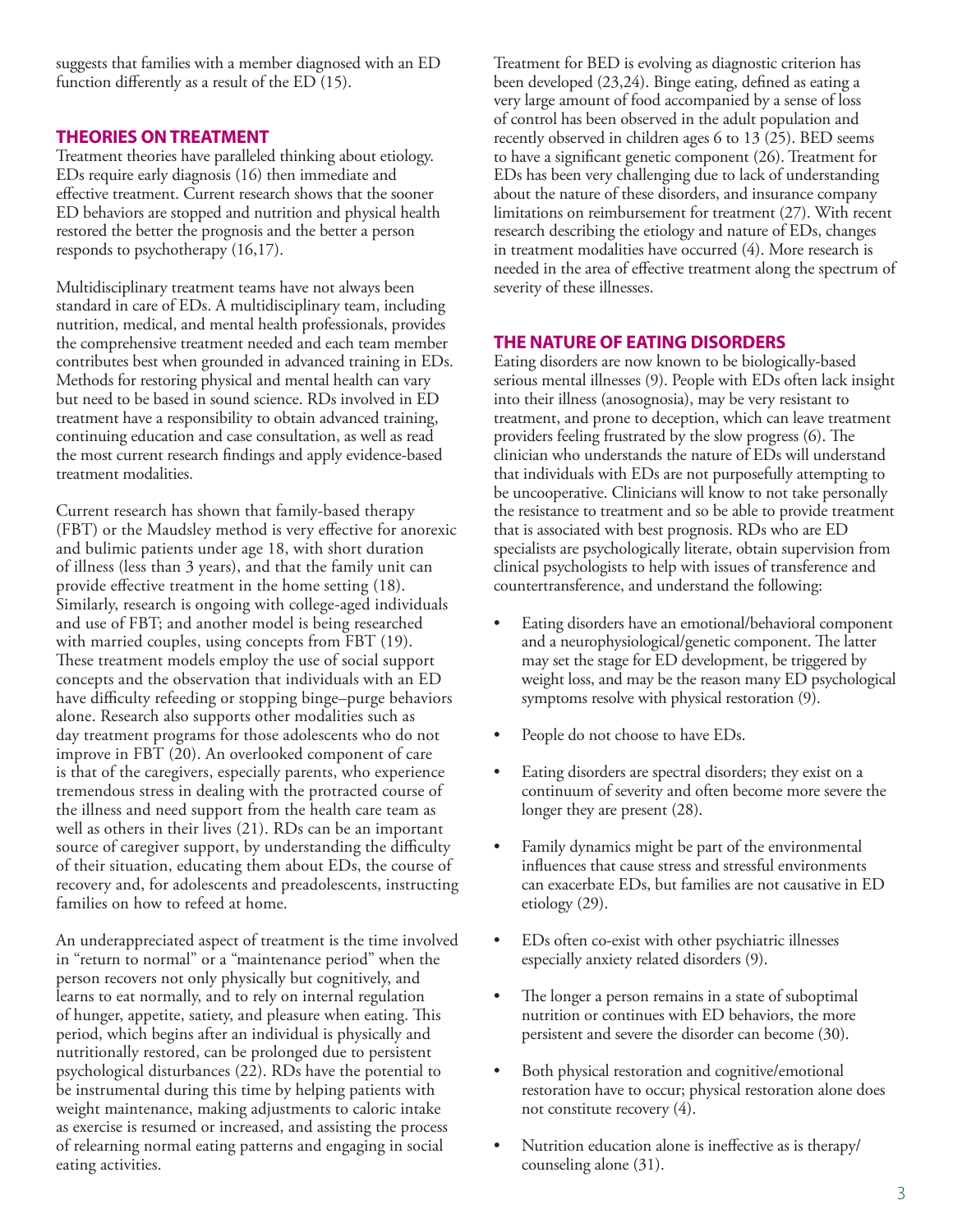|                                     | <b>Low abnormalities</b>                                                                                                                                                                                                                                                                                 | <b>High abnormalities</b>                                                                                                                                                                                                                        |
|-------------------------------------|----------------------------------------------------------------------------------------------------------------------------------------------------------------------------------------------------------------------------------------------------------------------------------------------------------|--------------------------------------------------------------------------------------------------------------------------------------------------------------------------------------------------------------------------------------------------|
| Sodium (Na <sup>+</sup> )           | Reduced sodium levels in water loading or water<br>intoxication. Low Na levels also seen in Addison's<br>disease, excessive fluid loss due to vomiting, diarrhea,<br>sweating. Proceeds during refeeding syndrome due to<br>hyperglycemia.                                                               | Hypernatremia with dehydration and insufficient water<br>intake. Note: for all electrolytes there are numerous other<br>disease states that can affect levels. These are the common<br>reasons seen in eating disorders.                         |
| Potassium (K <sup>+</sup> )         | Hypokalemia is seen in malnutrition, malabsorption,<br>vomiting, diarrhea, excess sweating (can be seen with<br>excessive exercise), The most common cause of low K is<br>gastrointestinal loss due to purging behaviors.                                                                                | Hyperkalemia is seen in Addison's disease, which should<br>be ruled out if eating disorders are suspected. Dehydration<br>from water withholding and uncontrolled diabetes elevates<br>К.                                                        |
| <b>Chloride (Cl-)</b>               | Chloride is lost from the gastrointestinal tract with purging<br>behaviors such as vomiting which results in lower blood<br>levels. Blood chloride is also lower with water loading/water<br>intoxication.                                                                                               |                                                                                                                                                                                                                                                  |
| <b>Bicarbonate (CO<sub>2</sub>)</b> | Low with laxative use.                                                                                                                                                                                                                                                                                   | Elevated bicarbonate with vomiting.                                                                                                                                                                                                              |
| Phosphate ( $POa2-$ )               | Low phosphate occurs due to vomiting and diarrhea,<br>malnutrition, malabsorption, respiratory alkalosis due<br>to cellular use of phosphorus for increased glucose<br>metabolism (this is basis of refeeding syndrome) or<br>continued infusion of high-glucose solution in a non-<br>diabetic patient. | Phosphate levels can be elevated due to a variety of<br>conditions, most notably kidney dysfunction, fractures<br>in the healing stage, Addison's disease (which can mimic<br>bulimia and therefore needs to be ruled out), excess<br>vitamin D. |
| Magnesium (Mg <sup>2+</sup> )       | Low Mg levels are seen in states where excess loss of fluids<br>occurs such as diarrhea, diuretic use or misuse, protracted<br>vomiting.                                                                                                                                                                 | Increased Mg levels are seen in dehydration.<br>Note: serum Mg levels can remain normal even when body<br>stores are depleted 20%.                                                                                                               |
| Calcium (Ca <sup>2+</sup> )         | Hypocalcemia can occur due to alkalosis, malnutrition,<br>hyperphosphatemia due to laxative misuse. Increased Mg<br>and PO4 intake and excess use of laxatives can lower blood<br>Ca <sup>++</sup> level due to excess intestinal loss of calcium.                                                       | Hypercalcemia is seen in prolonged use of diuretics-<br>thiazides, excessive vitamin D, milk-alkali syndrome,<br>hyperparathyroidism, cancer, Addison's disease,<br>hyperthyroidism, Paget's disease, bone fractures w/bed rest                  |
| <b>Thyroid function test</b>        | Referred to as sick euthyroid syndrome. Low thyroid-<br>stimulating hormone, low thyroxine. Considered adaptive<br>as a nonthyroidal disorders due to fasting, starvation,<br>protein-energy under nutrition. Do not treat.                                                                              |                                                                                                                                                                                                                                                  |
| <b>Liver function test</b>          |                                                                                                                                                                                                                                                                                                          | Elevated in acute and chronic malnutrition                                                                                                                                                                                                       |
| <b>Cholesterol</b>                  |                                                                                                                                                                                                                                                                                                          | Elevated levels are relatively common with malnutrition<br>and do not need dietary manipulation. Cholesterol levels<br>resolve with weight restoration but may require a year.<br>Lipid panel may elevate with binge eating.                     |
| <b>Amylase</b>                      |                                                                                                                                                                                                                                                                                                          | Inflammation of salivary glands or pancreas will increase<br>amylase in the blood.                                                                                                                                                               |
| <b>Lipase</b>                       |                                                                                                                                                                                                                                                                                                          | Elevated with pancreatitis                                                                                                                                                                                                                       |
| <b>Hormone levels</b>               | Low luteinizing hormone, follicle-stimulating hormone, and<br>estradiol with amenorrhea, low testosterone in males.                                                                                                                                                                                      | Elevated testosterone in females with polycystic ovarian<br>syndrome.                                                                                                                                                                            |
| <b>Complement</b><br>component 3    | Decreased in malnutrition.                                                                                                                                                                                                                                                                               | Increased with acute inflammation.                                                                                                                                                                                                               |
|                                     | Figure 2. Abnormal laboratory values associated with eating disorders. Initial Laboratory assessment typically includes: complete blood count,                                                                                                                                                           |                                                                                                                                                                                                                                                  |

comprehensive serum metabolic profile, electrolytes, liver function, enzymes and thyroid function test. Adapted from references 31 and 40.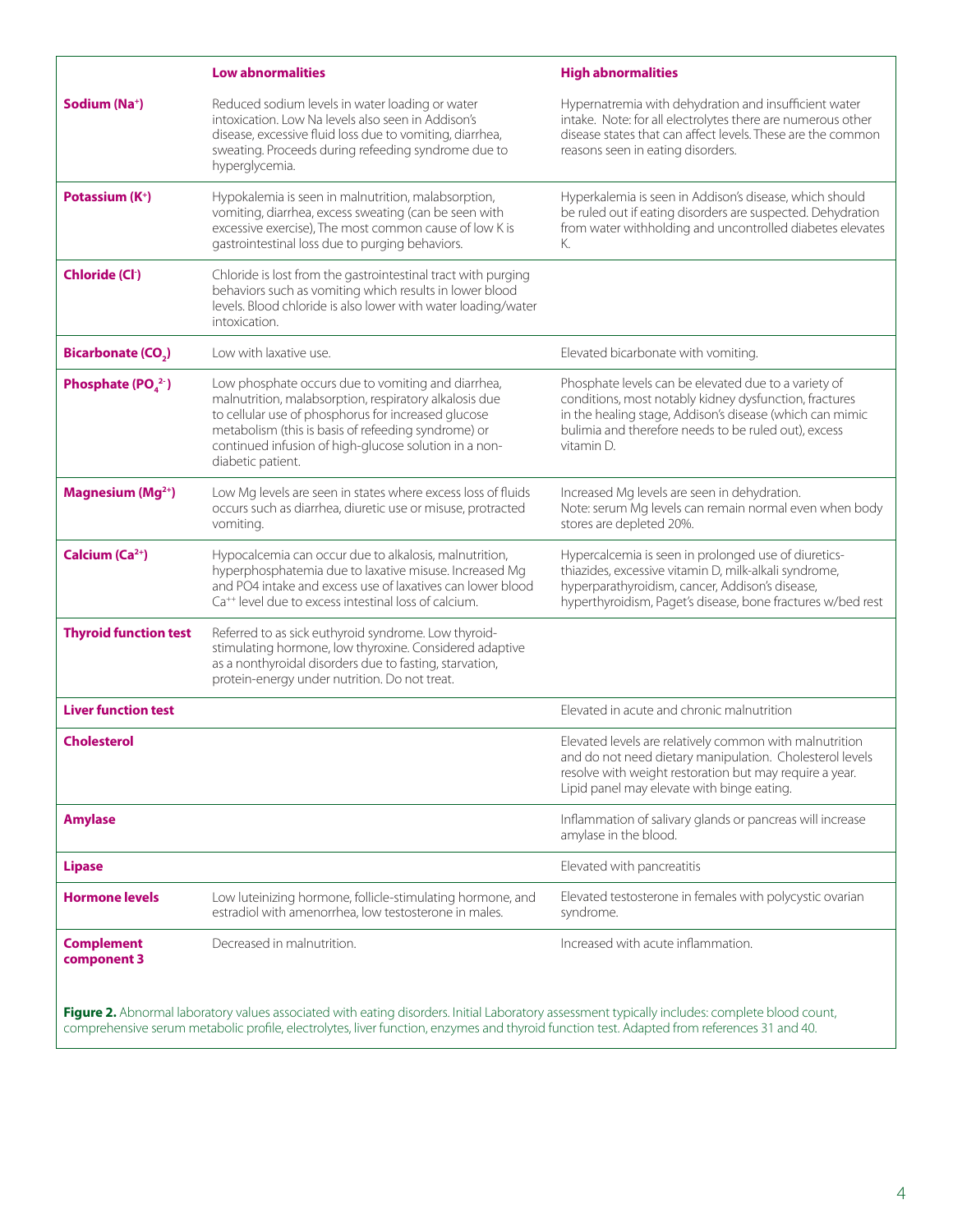It is important to engage individuals with an ED in a manner that preserves their respect as people with EDs have suffered from stigma and blame. Even health care providers have maintained a negative view of people with EDs (32). Know that the person with an ED also has more to them than their ED. They have a family, interests, and careers. Show interest in other aspects of their life. Understand that the person with an ED has a very real fear, however delusional, about weight gain, certain foods, and body dysmorphia, and that their symptoms may be made worse by other psychological issues such as obsessive compulsive disorder and anxiety. Clinicians need to know about the various "pro-ana" and "pro-mia" Web sites that some clients access as the content of these sites can give clinicians important information about strategies used by clients to maintain ED behaviors (33). The RD may want to read case examples of ED treatment (34) to gain further understanding of the illnesses.

#### **ROLE OF THE TREATMENT TEAM AND RD**

Multidisciplinary treatment for people with EDs is considered best practice in all treatment settings. Treatment teams minimally consist of a primary care physician, a mental health professional, a RD, and in cases involving preadolescents and adolescents, the family, unless there is compelling reason to exclude family members. In addition, the family may be important in treatment of older patients. Often a psychiatrist is involved to manage medication and to assess and treat comorbid conditions. Multidisciplinary teams need to be coordinated for consistent communication and to avoid "splitting." Frequently medical doctors do not have the time for team coordination; this is a role appropriate for RDs, nurses, therapists, and physician assistants with specialty training in EDs. Using these health care providers in this role represents a cost savings.

EDs frequently exist with psychological comorbid conditions such as depression, anxiety, borderline personality disorder, obsessive compulsive disorder, and substance use (9). Mental health professionals will identify these conditions, and discuss pertinent information with the RD as a treatment plan is developed (see "ROLES AND RESPONSIBILITIES OF THE REGISTERED DIETITIAN" in reference 2). Mental health conditions as well as degree of illness severity must be considered as the RD assesses the client and develops nutrition interventions. In FBT a professional needs training to coach the family in how to accomplish refeeding at home. The physician's role includes diagnosing, obtaining, and evaluating laboratory tests, physical status, and assessing progress. In outpatient settings many physicians are not ED specialists; this presents the opportunity for RDs who specialize in EDs to offer useful information to them.

EDs exist on a continuum of severity (28), becoming more severe as time passes. Depending on the severity of the illness, age of patient, and place of treatment, RDs will have varying levels of responsibility. The American Psychiatric Association (APA) has developed [treatment guidelines for levels of care,](http://www.psychiatryonline.com/popup.aspx?aID=139471) dependent on illness severity (31). The APA guidelines contain important physical and psychological markers staging the illness. While not all ED treatment has utilized RDs as a routine part of treatment, patients and families have identified nutrition counseling as an important component of ED treatment (35).

The unique contribution of RDs is their vast knowledge of foods, food science, and how foods contribute to the health and well being of individuals. RDs have the capacity to evaluate diets and make changes based on an individual's medical condition, physical activity, food preferences, and religious beliefs as well as to evaluate whether food beliefs and behaviors fall into what might be considered the normal range. In addition, RDs are food and nutrition experts, able to understand the complex relationship of food intake to overall physiological health, which can be used to form nutrition education, and offer knowledge of foods, food products, formulas as needed by families and other health professionals.

All RDs, including entry-level RDs, need to know the basics about recognition of EDs (Figure 1). To effectively assess a client suspected of having an ED, RDs must be competent in analyzing labs and anthropometric data, knowing signs and symptoms of EDs, and understanding the need for immediate treatment. Every RD needs to know where and to whom to refer a suspected client with an ED within or outside of their community.

#### **DIAGNOSIS, WARNING SIGNS, AND SYMPTOMS OF EATING DISORDERS**

Eating disorders are considered serious mental illnesses and diagnosis is based on both psychological and medical symptoms. Warning signs, physical symptoms, as well as the formal DSM-IV diagnostic criteria serve to orient the RD to ED identification; however, the diagnosis of an ED is made by a physician or mental health professional. In cases of pediatric EDs, age appropriate classification, with consideration of the child's level of maturation, should be considered (36). Research shows that a person diagnosed with EDNOS does not have a less serious illness, although in many instances treatment is delayed because clinicians think the person is less ill (37). The DSM-V diagnostic criteria may remedy this situation. Being familiar with identification of EDs is a service to the multidisciplinary team and to health care providers who may not be ED specialists, as the RD can then bridge gaps in knowledge.

One area where RDs can identify warning signs and be instrumental in interventions to reduce disordered eating is in dieting behaviors in youth that have been identified as a risk factor in ED development (38). It is not possible to determine in advance who is genetically predisposed to an ED, thus it is important to intervene in school-based efforts to combat the obesity epidemic and ensure delivery of information to reduce childhood obesity does not do more harm than good. Project EAT (Eating Among Teens), a 5-year longitudinal study of overweight adolescents examined risk and protective factors for disordered eating. Risk factors included exposure to weight control methods in print media, irregular eating patterns, higher levels of weight concern, unhealthy weight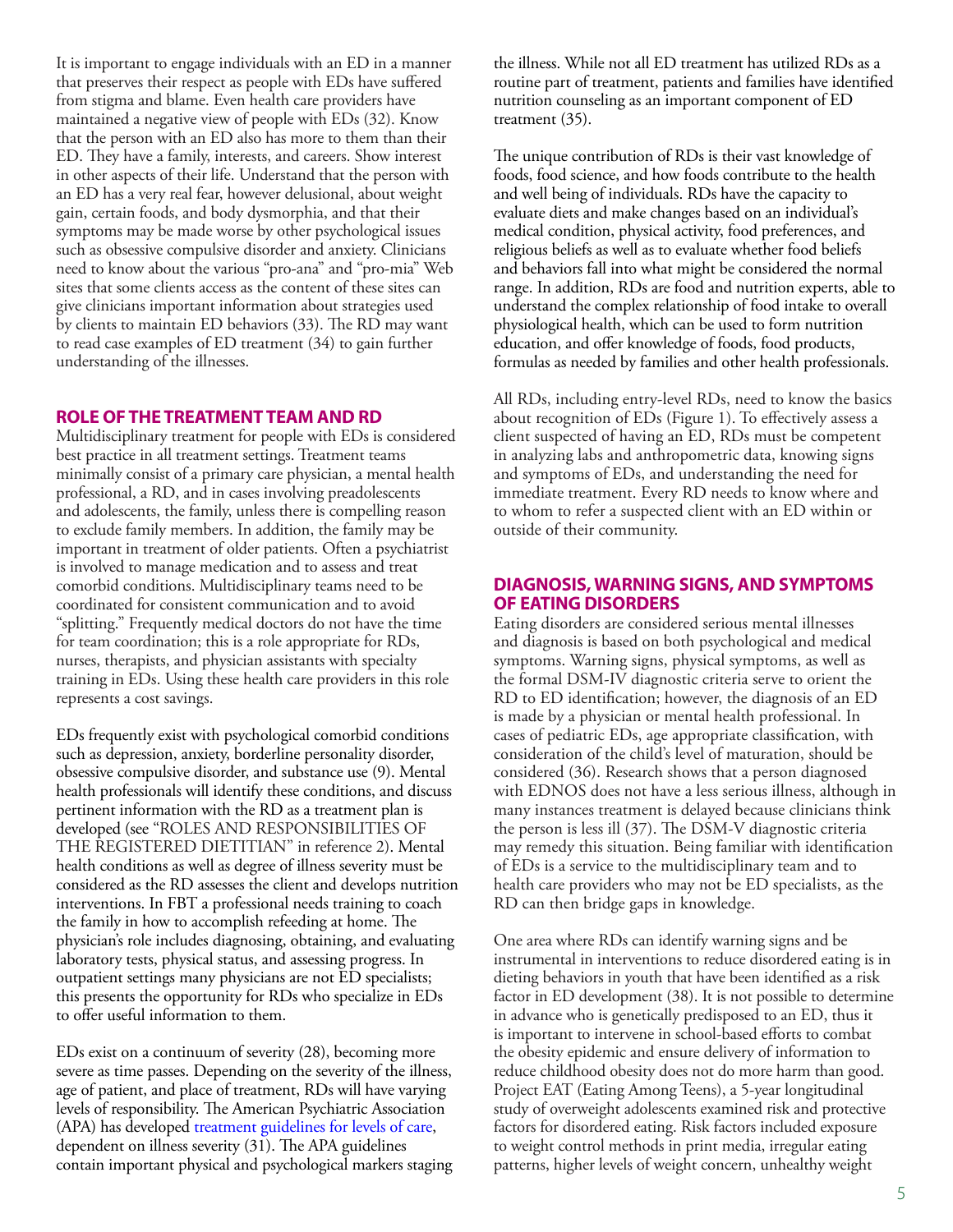control measures (skipping meals, fasting, smoking, use of food substitutes) and higher levels of physical activity. Eating meals on a regular basis, having more family meals, body satisfaction, were protective (39). The number of people who go on to develop full blown EDs is not determined in this study but it does suggest that at least disordered eating can be prevented. The RD can be instrumental in community efforts to reduce disordered eating in adolescents and to help identify disordered eating versus an ED.

#### **ASSESSMENT**

The nutrition assessment will have different components depending on the stage of illness and the treatment setting, whether inpatient, intensive outpatient, or outpatient. Inpatient programs, residential programs, and intensive outpatient programs generally have a protocol and will ask the RD to perform varying assessment tasks. A full nutrition assessment reveals current dietary intake, present eating patterns, history related to foods, nutrient deficiencies, supplement use, risk of refeeding syndrome, beliefs about food, binge purge patterns, and physical activity patterns. In children and adolescents, it is important to find out about family meals, who buys and prepares food and who will be providing care to the young person with an ED. In pediatric cases, where FBT is used, family norms about food, barriers to care, strengths, and needs are assessed. Parents will provide information about their child such as eating history, typical food intake, weight history, temperament, and behavior changes. In general, the younger a child, the more the RD will rely on parental report.

Letting clients tell their story provides an in-depth and personal picture of the ED. Evaluation of weight history and lifetime growth charts can provide information for estimation of goal weight. Inquiring about frequency of weight monitoring, desired weight, and body checking helps to assess fear of weight gain and body image concerns.

Assessing for typical meal patterns includes asking about timing of food intake, how holidays or family gatherings affect food intake, and information about food rules and rituals (Figure 1). A review of purging behaviors includes asking about amount, frequency, and type, including selfinduced vomiting, laxative use, use of enemas, suppositories, diuretics, and diet pills. Review physical activity routines including type of activity, sessions per week, intensity, and duration of exercise. Obtain information about exercise compulsions or exercise purging behaviors. The RD might ask: "How does your eating change if you take a day off? Do you do more training than recommended by your coach?" When exercise patterns interfere with social activities, become less enjoyable, continue despite injury and become more solitary, they can be a clue for presence of an ED.

In addition, RDs should assess level of counting calories, focusing on numbers, rigid food patterns, dietary extremes, or missing food groups. Vegetarian eating patterns which have not been part of family norms may be a warning sign for an ED. Macro and micronutrient deficiencies are evaluated

by dietary intake, diet history, physical signs and symptoms, and laboratory values (40) (Figure 2). In uncomplicated starvation, laboratory values may be normal and then change once feeding begins. It is important to identify those at risk for refeeding syndrome and bring this to the attention of the treatment team.

If the RD is asked to help evaluate a patient for possibility of an ED they might consider using one of the many [ED](http://www.aedweb.org/AM/Template.cfm?Section=Research_Practice_Guidelines&Template=/CM/ContentDisplay.cfm&ContentID=1900#CIT)  [screening and assessment tools](http://www.aedweb.org/AM/Template.cfm?Section=Research_Practice_Guidelines&Template=/CM/ContentDisplay.cfm&ContentID=1900#CIT) such as the Eating Disorders Inventory (EDI) or Eating Attitudes Test (EAT-26). Both of these are self report measures while the Eating Disorder Examination (EDE) is a clinician administered measure (41). A short questionnaire, the SCOFF, can be used by clinicians quickly as a screening tool (38).

After the nutrition assessment is complete the RD can determine a nutrition diagnosis, following the Nutrition Care Process. Sample nutrition diagnosis:

- 1. Protein calorie malnutrition related to [restrictive eating and excessive exercise] as evidenced by [state % weight loss, labs, anthropometric data, clinical signs and symptoms].
- 2. Inadequate dietary intake, related to ED [insert specific diagnosis] as evidenced by [state dietary intake method used].
- 3. Micronutrient deficiency [select one] related to inadequate intake, as evidenced by labs or signs and symptoms.
- 4. Excessive exercise with inadequate macronutrient intake, related to [use medically supplied diagnosis] as evidenced by [patient statements about exercise habit, logs of exercise, microfractures].
- 5. Disordered eating pattern related to bulimia nervosa as evidenced by binge–purge cycles of [times per day], [times per week].

#### **TREATMENT**

A majority of clients with EDs will be managed in an outpatient setting or will return to the outpatient setting from inpatient or residential settings. In the latter settings RDs have roles delineated within the multidisciplinary team. The outpatient or private practice RD may have less well defined tasks and therefore requires advanced training. Often the RD will have a suspected ED case referred from physicians, therapists, trainers, parents, or schools and need to complete the assessment, provide recommendations, and initiate the collaboration and communication. The RD needs to understand not to initiate treatment as a sole provider. The treatment team will continuously evaluate appropriateness of outpatient treatment. When the individual is unable to improve on an outpatient basis, referral to a higher level of care is in the client's best interest. Guidelines and criteria for hospitalization or residential treatment (eg, intensive out-patient) for a person with an ED have been listed in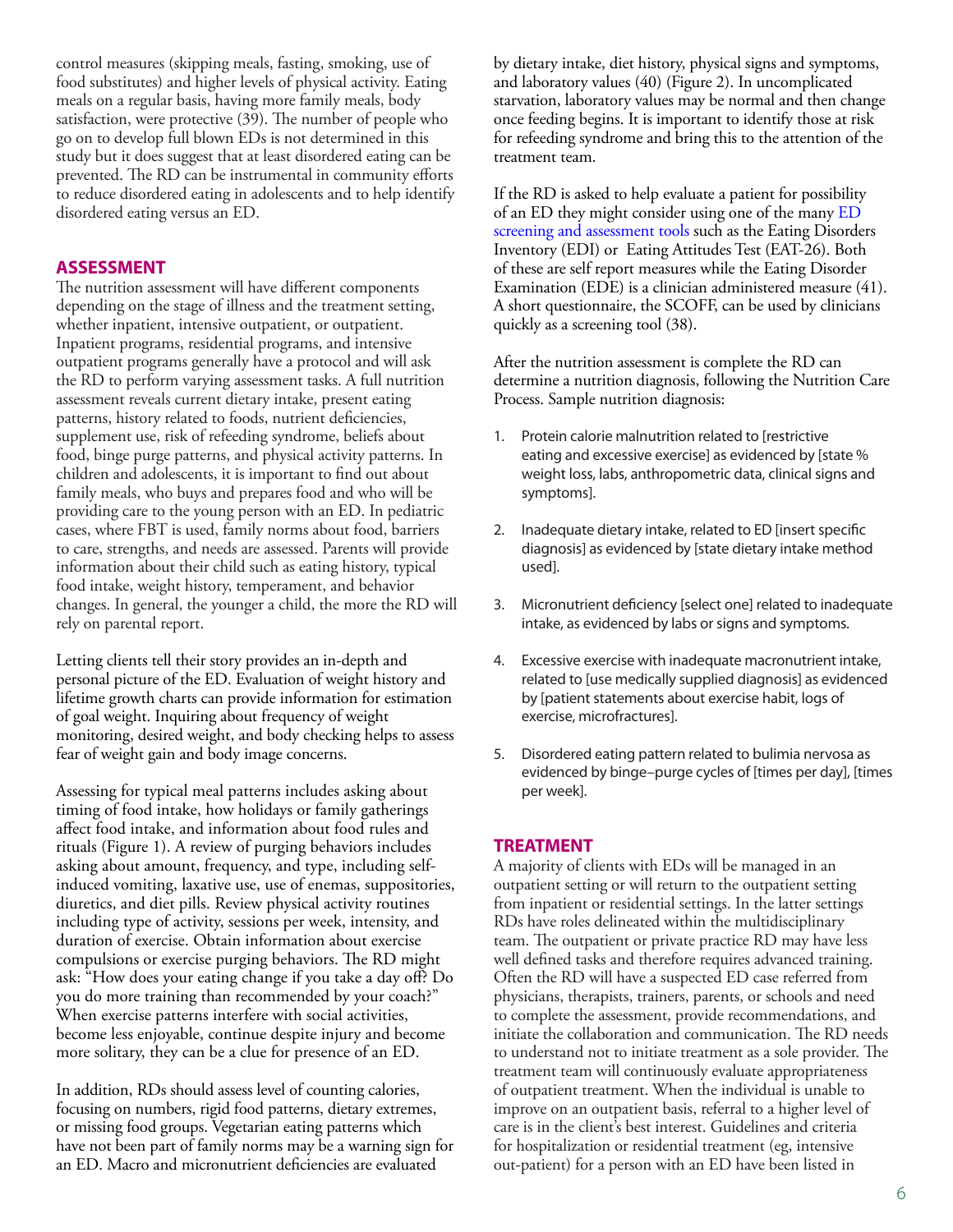| <b>Day</b>                                                                                | <b>Calorie intake (all feeding routes)</b>                                                                                                             | <b>Supplements</b>                                                                                                                                                                                                                                                                                                              |  |  |
|-------------------------------------------------------------------------------------------|--------------------------------------------------------------------------------------------------------------------------------------------------------|---------------------------------------------------------------------------------------------------------------------------------------------------------------------------------------------------------------------------------------------------------------------------------------------------------------------------------|--|--|
| Day 1                                                                                     | 10kcal/kg/day<br>For extreme cases<br>$(BMI < 14$ or no food $>15$ days)<br>5 kcal/kg/day<br>Carbohydrate: 50%-60%<br>Protein: 15%-20%<br>Fat: 30%-40% | Prophylactic supplement<br>PO <sub>4</sub> <sup>2</sup> -0.5-0.8 mmol/kg/day<br>K <sup>+</sup> : 1-3 mmol/kg/day<br>Mg <sup>2+</sup> : 0.3-0.4 mmol/kg/day<br>Na <sup>+</sup> : <1 mmol/kg/day (restricted)<br>IV fluids-Restricted, maintain "zero" balance<br>IV thiamin $+$ vitamin B complex<br>30 minutes prior to feeding |  |  |
| Day 2 to 4                                                                                | Increase by 5 kcal/kg/day                                                                                                                              | Check all biochemistry and correct any abnormality<br>Thiamin + vitamin B complex orally or IV until day 3<br>Clinical and biochemical monitoring                                                                                                                                                                               |  |  |
| Day 5 to 7                                                                                | 20-30 kcal/kg/day                                                                                                                                      | Check electrolytes, renal, and liver functions and minerals<br>Fluid: maintain zero balance<br>Consider iron supplement from day 7                                                                                                                                                                                              |  |  |
| Day 8 to 10                                                                               | 30 kcal/kg/day or increase to full requirement                                                                                                         | Clinical and biochemical monitoring                                                                                                                                                                                                                                                                                             |  |  |
| <b>Table 1.</b> Refeeding regime for patients at risk of refeeding syndrome <sup>a</sup>  |                                                                                                                                                        |                                                                                                                                                                                                                                                                                                                                 |  |  |
| <sup>a</sup> Reprinted with permission from reference 43.<br><b>bBMI=body mass index.</b> |                                                                                                                                                        |                                                                                                                                                                                                                                                                                                                                 |  |  |

many documents (31,38) and do vary between adults and adolescents. With case collaboration and clinical judgment this decision is made by considering medical stability, motivation and ability to make progress in outpatient settings and degree of safety (suicide plan or intent).

Medical decisions regarding stability in AN cases are based on pulse, blood pressure, body temperature, orthostatic changes, electrolyte imbalance, refusal to eat or lack of progress in the outpatient setting, percent of weight lost and percent body fat and cardiac arrhythmias (38). With bulimia nervosa different criteria for medical stability are taken into consideration and include syncope, serum electrolyte concentrations, esophageal tears, hematemesis, body temperature, suicide risk, cardiac arrhythmias, and also failure to progress in outpatient treatment (38). Often an adult patient has to agree to a higher level of care and this can bring up difficult ethical dilemmas. Written contracts agreed upon early in treatment can be helpful in making this determination.

Best treatment practices in general for AN and BN include early detection, early and aggressive intervention, and early return to physical stability. Service users in both the United States and the United Kingdom have identified lack of early intervention as being a barrier to recovery (35). Normalization of attitudes and eating behaviors usually follows physical restoration but this aspect of recovery can take years (27,42). Clinicians vary in terms of what they define as full recovery from EDs.

Social support can be very helpful to persons with both AN and BN. A recent study of user satisfaction of ED services identified supportive relationships with friends and family as being very important to the recovery

process (35). In addition, social support has been shown to be helpful in alleviating caregiver stress (21). Evidence supports use of cognitive approaches (cognitive behavioral therapy and dialectical behavior therapy) in treatment of eating disorders. In persons with AN these therapies are often more effective once a person has initiated nutrition restoration. RDs can develop nutrition-related psychoeducation to educate patients, families, and friends (22); and RDs should elect to have training in therapy modalities to become more effective in delivery of nutrition advice, education, and use of food and food-related events in nutrition therapy. Many RDs choose to use the transtheoretical model and motivational interviewing to assess readiness to change and enhance motivation to change. RDs need to be cautious in the use of these approaches because in people who are very starved, motivation and insight into their disorder is lacking, due to starvation effects on cognition.

Some patients, once physically restored, want information about dining out, cooking, normal eating, and sports nutrition. With input from the therapist, the RD determines when and what information would benefit the patient. Patients with a long history of illness frequently report that they can't recall how to eat normally and they benefit from qualitative nutrition information. Meal plans, presented in a qualitative manner, can be an effective tool for some individuals, especially those who state they "need permission to eat." The RD and the treatment team will know detailed nutrition information (ie, calories, fat grams). This information can be harmful to the patient, leading to obsessive thoughts and symptoms. Parents of adolescents and preadolescents can be provided with the nutritional guidance to help them implement the nutritional plan at home.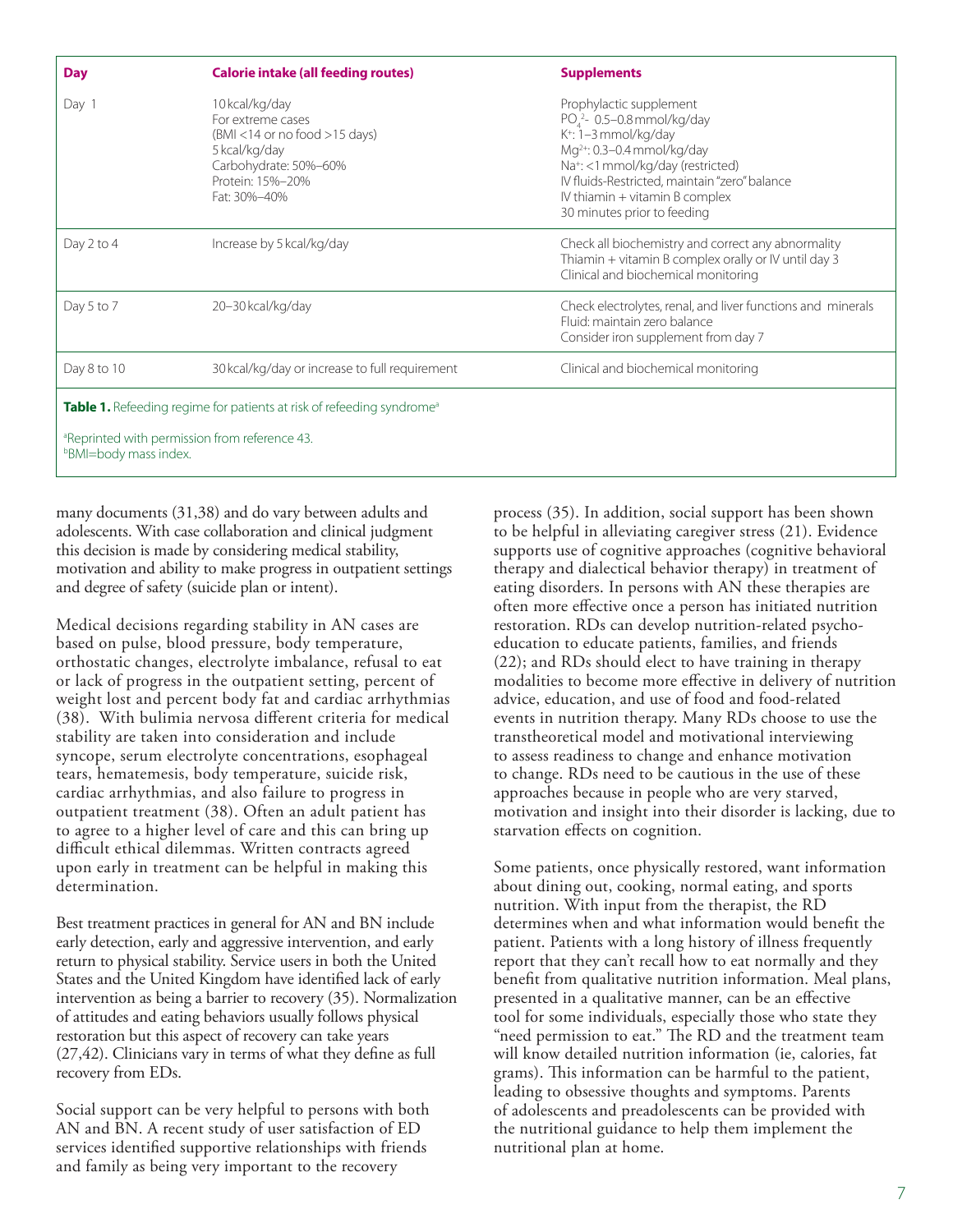#### Refeeding Syndrome

Refeeding syndrome is a cluster of metabolic events that occur in the starved catabolic individual when feeding is initiated. This syndrome is unpredictable, does not occur in every starved individual, but needs to be anticipated in any undernourished person as it is life threatening. Patients at risk for refeeding syndrome include those with anorexia nervosa, any child with prolonged under-nutrition over weeks and months, and individuals with a rapid and significant weight loss prior to hospital admission regardless of current weight. This includes individuals who are still clinically overweight but have recently lost a lot of weight, chronic diuretic users, those who have engaged in severe purging behaviors (vomiting, laxative misuse), and those with a concurrent medical condition such as sepsis or diabetes. The starved catabolic individual has low body stores of phosphate, thiamin, and potassium which are needed to synthesize metabolic intermediates, particularly of carbohydrate metabolism (44).

The main biochemical findings in refeeding syndrome are hypophosphatemia, hypomagnesemia, hypokalemia glucose intolerance, fluid overload, and thiamin deficiency. Serum electrolytes may be normal, while total body stores are low (44). The start of aggressive refeeding shifts serum electrolytes into the intracellular compartments, which drops serum levels (Table 1). Suggested protocols (40) for avoiding complications associated with refeeding include initiating replacement therapy for electrolytes and fluids prior to refeeding and monitoring electrolytes (K, P, Ca, Mg) every 4-6 hours at the beginning of refeeding for 3 days (some recommend 7 days) and replace suboptimal levels as needed. If serum levels of micronutrients are low then replacement is warranted.

The golden rule to avoid complications of refeeding syndrome is to feed very conservatively at the beginning of refeeding (43). Monitor glucose—those with hyperglycemia requiring exogenous insulin are at risk for development of refeeding syndrome upon receipt of insulin because of the sequence of events leading to influx of electrolytes and glucose into cells (44). One treatment center has examined the role of macronutrient distribution on weight restoration and incidence of refeeding syndrome in 2,000 patients with AN. They identified three refeeding stages during which they manipulated macronutrients and by using this protocol along with rapid weight gain observed better outcomes and fewer instance of refeeding syndrome (45).

**Common vitamin and mineral deficiencies** Patients at risk for refeeding syndrome should receive adequate thiamin and magnesium (44,43). Thiamin and magnesium levels are frequently low in the starved patient and thiamin requirements will increase with refeeding as thiamin derived intermediates (thiamin pyrophosphate), used in carbohydrate metabolism are synthesized (Table 1). A multiple vitamin/ mineral supplement is often given at the start of refeeding and represents a conservative approach to supplementation.

Many people are deficient in vitamin D and the malnourished patient may also not be consuming adequate calcium. These individuals are at risk for osteopenia. Check vitamin D levels

and correct with supplementation. Ensure adequate calcium in the diet; or, if not possible, suggest an age appropriate supplement. Numerous reports have documented low zinc in both AN and BN. Zinc supplementation is often recommended. Frequently patients with EDs are anemic due to deficiencies of iron and folate. Refeeding can correct this but if severe anemia is present, then replace using supplementation appropriate for age.

#### Disease-Specific Treatment Guidelines

**Anorexia nervosa** AN is characterized by varying degrees of starvation, so RDs need to understand the mechanics, physical adaptations, and refeeding involved in starvation from any cause and then understand the unique aspects of the anorexic mind. The first element of treatment for AN is medical stabilization, which, if the person meets hospitalization criteria will take place in the inpatient setting. This will involve supervised feeding and sometimes nutrition support, which can be nasogastric tube feeding (38,46). RDs need to be aware that in undernourished patients the gastrointestinal tract is compromised and malabsorption will be present, along with delayed gastric emptying, reduced gastric and pancreatic secretions, and villous atrophy, all of which can cause gastrointestinal distress which improves with refeeding (47).

Patients with AN may be cooperative as inpatients and in residential settings because of constant supervision and support. In outpatient settings, the person with AN often becomes resistant to further efforts to maintain feeding and weight. FBT makes use of the lessons learned from the constant supervision in the inpatient setting and empowers the family to take on the role of supervising all meals and snacks. Social support is a method where individuals may call upon family and friends to help them continue with recovery oriented behaviors. Research continues on various techniques helpful to patients recovering from anorexia. There is research suggesting relaxation techniques such as guided imagery and progressive muscle relaxation can reduce postprandial anxiety (48). Similarly, use of concepts from intuitive eating may be helpful later in treatment (49).

With EDs, the entire treatment team has to understand that not eating is not an option, that food is medicine, and that the person with an ED does not have a choice about whether to eat, they do have a choice in where they will eat—in the hospital or residential treatment center or at home. If hospitalized, the choice for the patient is to eat orally or via nasogastric tube (38,42.) See the section "Advancing Treatment in the Face of Denial of Illness" later in this paper for more discussion about refeeding when the patient does not want intervention. Once physical restoration is achieved the process of psychological restoration and return to normalized eating begins.

In the adult population with AN the rate of weight gain can vary but research has shown a gain of more than 0.8 kg/wk during inpatient stay is associated with better outcome (50). The APA recommends a weight gain of 2 to 3 pounds per week (0.9-1.4 kg/wk) during inpatient treatment (34,50).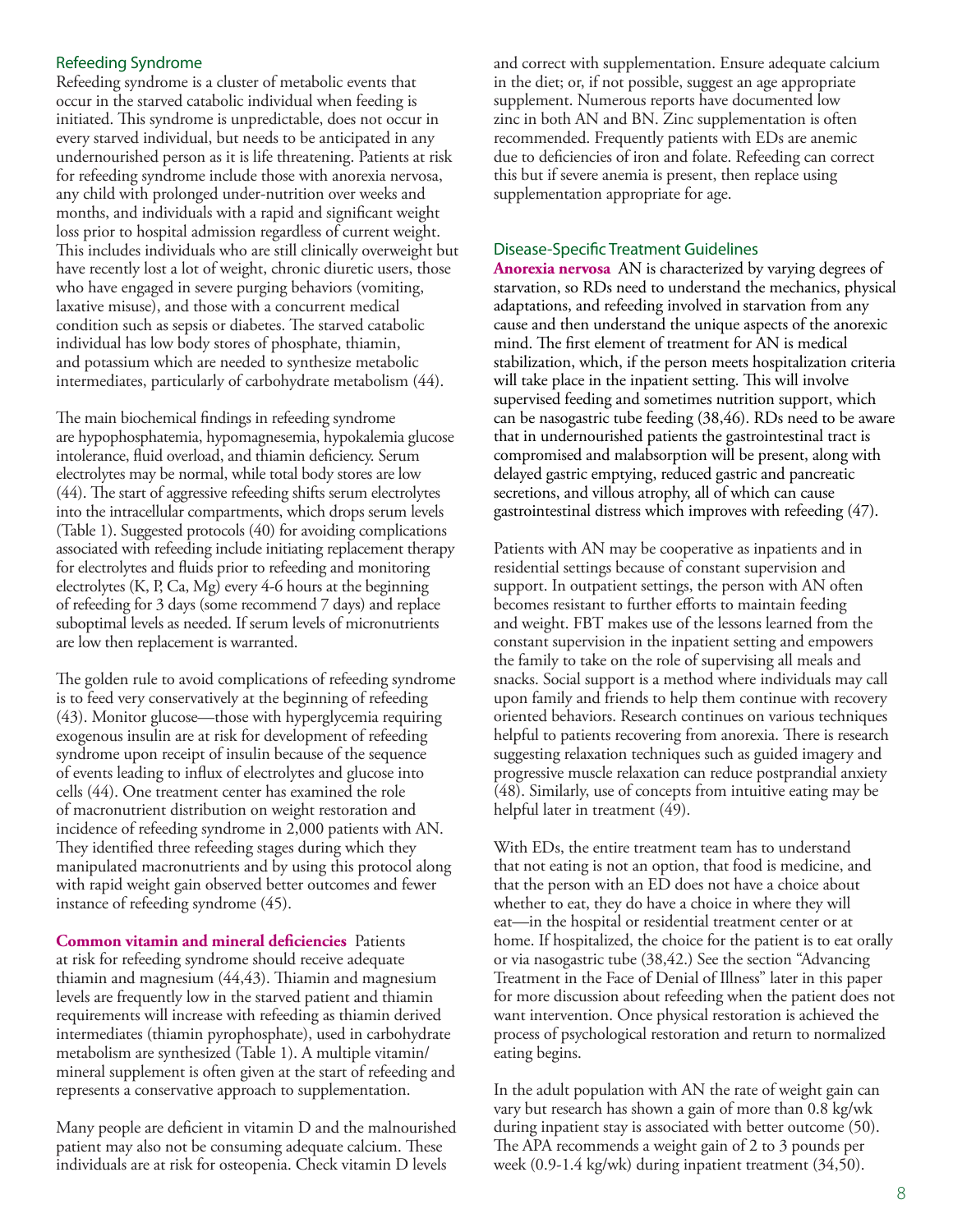In outpatient treatment weight gain goals are  $\frac{1}{2}$  to 1 lb/wk. In chronically ill adults with AN the first step is stopping weight loss and maintaining weight before weight gain can be achieved. Resting energy expenditure can be greatly increased (51) during refeeding leading to high calorie dietary needs in order to promote weight gain. Higher energy density and a greater amount of dietary variety are associated with better outcome in weight restored people with AN (52). In order to promote weight gain, maintain or improve cardiac function, and normalize laboratory values it is often advisable to restrict or cease exercise (31).

Patients are frequently concerned about how weight is gained because in patients with very low body mass index (BMI) of 13-14, fat mass is preferentially gained over fat free mass (53). The patient might notice that they have weight gain in the abdominal area but this eventually redistributes (22,54). RDs can provide education to patients and/or the treatment team about the physiology of weight gain. Clinicians need to be aware of methods used by patients to manipulate their weight, such as water loading or hiding weights in clothing. Urine specific gravity below 1.010 may indicate water loading.

For all malnourished clients, adjustments to caloric needs are done on an individual basis based on desired rate of weight gain, treatment setting, labs, and vital signs. In pediatric clients weight gains of 0.5 to 2 lb/week are recommended (55). Calories often need to be monitored frequently and adjusted upward before any real weight restoration takes place (42). Rate of inpatient weight restoration is a predictor of outcome in AN and a threshold BMI of 20 is associated with better outcome (50).

One study concluded that recently weight restored female patients with AN had better prognosis when body fat reached at least 25% (56), and other studies have shown better prognosis when weight is gained in a shorter length of time and goal weights are set at higher rather than minimal levels (50,56,57). Goal weights for adults are more a state of health and can span a range of weight. The treatment team can determine the state of health based on endocrine status, percent body fat, cognitive improvements, labs, overall nutrition status, and food intake. Discussion of a weight range rather than a specific target weight may be in the patient's best interest as it allows clinical judgment some latitude in determination of weight.

The determination of appropriate goal weight for preadolescent and adolescent cases is more of an art than a science. Ideally growth records during childhood can aid in understanding weight trends and growth velocity. Setting a target weight that is too low may perpetuate the problem of an ED so it must be done collaboratively with the treatment team and parents. For a growing child, weight goals and energy needs must be readjusted every 3 to 6 months to account for growth. An excellent resource for determining pediatric target weights is available at [http://](http://www.kartiniclinic.com/blog/determining-ideal-body-weight) [www.kartiniclinic.com/blog/determining-ideal-body-weight](http://www.kartiniclinic.com/blog/determining-ideal-body-weight) (57). Special considerations when determining desirable

body weight for growing children and adolescents include: developmental stage when ED occurred, weight at loss of menses, menstrual history and athletic build. Preliminary research has shown that menses returns at an average of 4.5 lb greater than the weight where an individual experienced their last period (55). Research has shown that in some AN patients, menses does not re-establish, despite return to what is considered normal weight and that hypometabolism exists in these patients perhaps as a metabolic response to continued low energy intakes (58). Oral contraceptives to treat amenorrhea does not demonstrate efficacy in the treatment to aid in reproductive or bone health (4).

When looking at growth trends during adolescence it is important to understand normal growth and development. Weight gain expectations for girls age 10 to 14 years may be up to 37 lb. During high school from ages 14 to 18, expect to see an additional 20 lb on average. Similarly, the average boy gains 11 lb yearly for a total of 45 lb between ages 12 and 16 years (59).

**Bulimia nervosa** In the treatment of BN, the RD will most often be asked to provide information about appropriate calories, macro and micro nutrients, correction of electrolyte disturbances, provision of nutrition education in conjunction with psychotherapy, and assist with teaching a pattern of normal eating. Research indicates that adolescents with BN have better outcome if they reduce binge purge episodes early in treatment (60). Strategies reported to decrease purging include self monitoring (of eating behaviors, factors that precede and follow restricting, bingeing, and purging) and menu planning. RDs can provide a meal strategy to help break chaotic eating patterns of restricting or skipping meals (61). Consider timing of meals to reduce bingeing and purging due to starvation and to promote structure, satiety, and nutritional adequacy. Hypocaloric intake will cause deregulation of appetite, perpetuate binge eating and thus slow progress. While we have adhered to a philosophy of "all foods fit," there may be important research findings suggesting manipulation of macronutrients or highly palatable foods to avoid activation of certain brain systems involved in bingeing. Binge eating can be produced in a rat model exposed to food restriction followed by exposure to highly palatable foods, which represents "restraint stress" (62).

With older adolescents and adults the RD might identify foods that elicit binge episodes as well as what situations promote bingeing. Favorite binge foods may or may not be incorporated into meals at the start of treatment based on client profile and in consult with a mental health professional. Laxative abuse can take months to resolve and is associated with disturbances of electrolytes, as well as hydration abnormalities. High fiber and increased fluids aid in restoration of bowel function.

Parents using the family-based approach to treat adolescents who are purging can implement protocols for meal support, post meal monitoring, and bathroom supervision.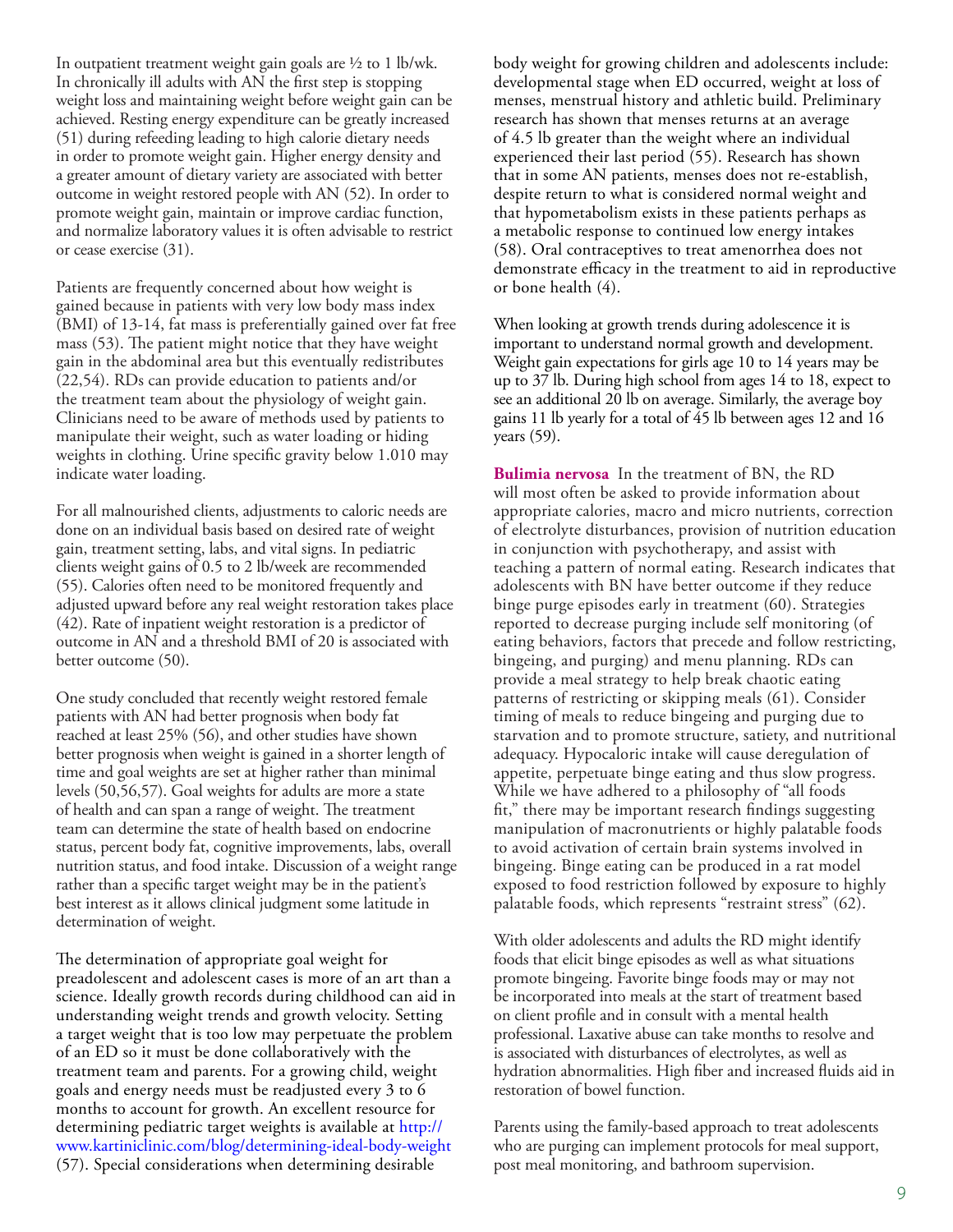**Binge eating disorder** BED is currently being defined and diagnostic criteria developed (63,64). There is still controversy about what constitutes a binge eating episode. There is agreement that a binge eating episode occurs within a certain time frame, less than 2 hours, and that feeling loss of control is a central feature, but the size of the binge or food/caloric amount remains a topic of discussion (63). This is the objective (definition) verses subjective (what the client believes is a binge) definition of bingeing. Clinicians need to ask a patient to describe their binge episodes, as often the client report does not describe what would be considered a binge episode. Clients who are refeeding from malnutrition experience what they subjectively feel is a binge, but this may in actuality be a psychological or physiological response to starvation.

There is discussion about whether binge eating represents purely emotional eating or whether it is an abnormality in physiology, as evidenced by genetic studies and neurochemistry studies, such as the glutamate hypothesis.

The RD with experience can help the treatment team in identification of BED and in prevention of binges. A recent study of clients with BED found that interpersonal psychotherapy and cognitive behavior therapy-guided selfhelp are more effective than behavioral weight loss to decrease BED at 2 year follow-up (65,66). Recently, dialectical behavioral therapy showed promising results in treatment of BED (24). For individuals recovering from BED, the RD may be asked to provide nutrition education on normal eating and to evaluate the patient for nutrition requirements.

If the child has BED the RD can instruct the family on household environmental controls regarding food to reduce bingeing. The RD can provide nutrition education to the family regarding adequate nutrition for the age and physical activity level of the child.

#### **CONTROVERSIAL TOPICS**

#### Advancing Treatment in the Face of Denial of Illness

Denial of illness and avoidance of treatment are common in persons with EDs and yet, as people go through treatment and cognition returns to a healthy state, many convert to believing that treatment was necessary (67). Many treatment programs have no tolerance for not eating and FBT also advocates that eating must occur. Yet, some clinicians still feel that the person with an ED has to want to eat and so waiting for them to decide to eat is best. There is ongoing debate and lack of consensus about how to have a person eat when they absolutely refuse and then when to admit them to a hospital for care as they deteriorate. Some clinicians state that EDs need to be viewed as a form of self harm, no different from suicidal intent, and therefore admitting a person involuntarily ought to be viewed as a lifesaving part of treatment (68).

#### Weight as a Health Measure

The upcoming revision to the DSM-IV may drop weight as a criteria in the diagnosis of anorexia nervosa. This is

because a person might have started out overweight and then rapidly lost weight, be normal weight, or even overweight while being medically compromised. Using weight as a diagnostic criteria has been criticized as arbitrary and insensitive to issues of gender, ethnicity, frame size, and age (69). In addition, when looking at a group of weight restored patients (58), those who had resumption of menses had a higher percent of ideal body weight, BMI, and resting metabolic rate then their amenorrheic counterparts. While weight is one measure to use for judging clinical progress it is helpful to think of weight as reflective of a state of health rather than an end goal in and of itself. The healthy weight becomes that weight where a person is physically and mentally healthy and has all body functions restored to normal. It is the end result of consuming an adequate diet and engaging in reasonable physical activity.

#### Diagnostic Criteria

Current diagnostic criteria for AN state "refusal to maintain body weight" at a certain level (70) and the term "refusal" is now being reconsidered as it is potentially misleading. The term refusal implies an act of will or stubbornness, while current research suggests an inability to maintain weight, rather than frank refusal (67). For example Hebebrand and colleagues pose the idea that the restlessness observed in many with anorexia is the result of a deficiency in leptin, leading to difficulty in energy balance (71). The DSM-V will drop the cessation of menses criteria because it is irrelevant in cases of young children and males and is inconsistently a marker of physical wellness in adult females. Finally, the current diagnostic systems, including the upcoming DSM-V do not fully describe the grey areas in the eating disorder spectrum and may define eating disorders too rigidly to be clinically useful (72).

#### **SUMMARY STATEMENT**

RDs have a unique role to play in the identification, assessment, and treatment of eating disorders. This responsibility calls for a higher level of training and clinical judgment as a protection for patients with EDs. The field of dietetics needs to continuously participate in research demonstrating the effectiveness of RDs in treatment of EDs, where in the continuum of care RDs are most effective, and what unique clinical practices RDs develop and implement in ED treatment. The newly published standards of practice can serve as a guide for RDs pursuing this realm of nutrition therapy (73).

#### **Acknowledgements**

The American Dietetic Association (ADA) authorizes republication of the practice paper, in its entirety, provided full and proper credit is given. Readers may copy and distribute this paper, providing such distribution is not used to indicate an endorsement of product or service. Commercial distribution is not permitted without the permission of ADA. Requests to use portions of the paper must be directed to ADA headquarters at 800/877-1600, ext 4835, or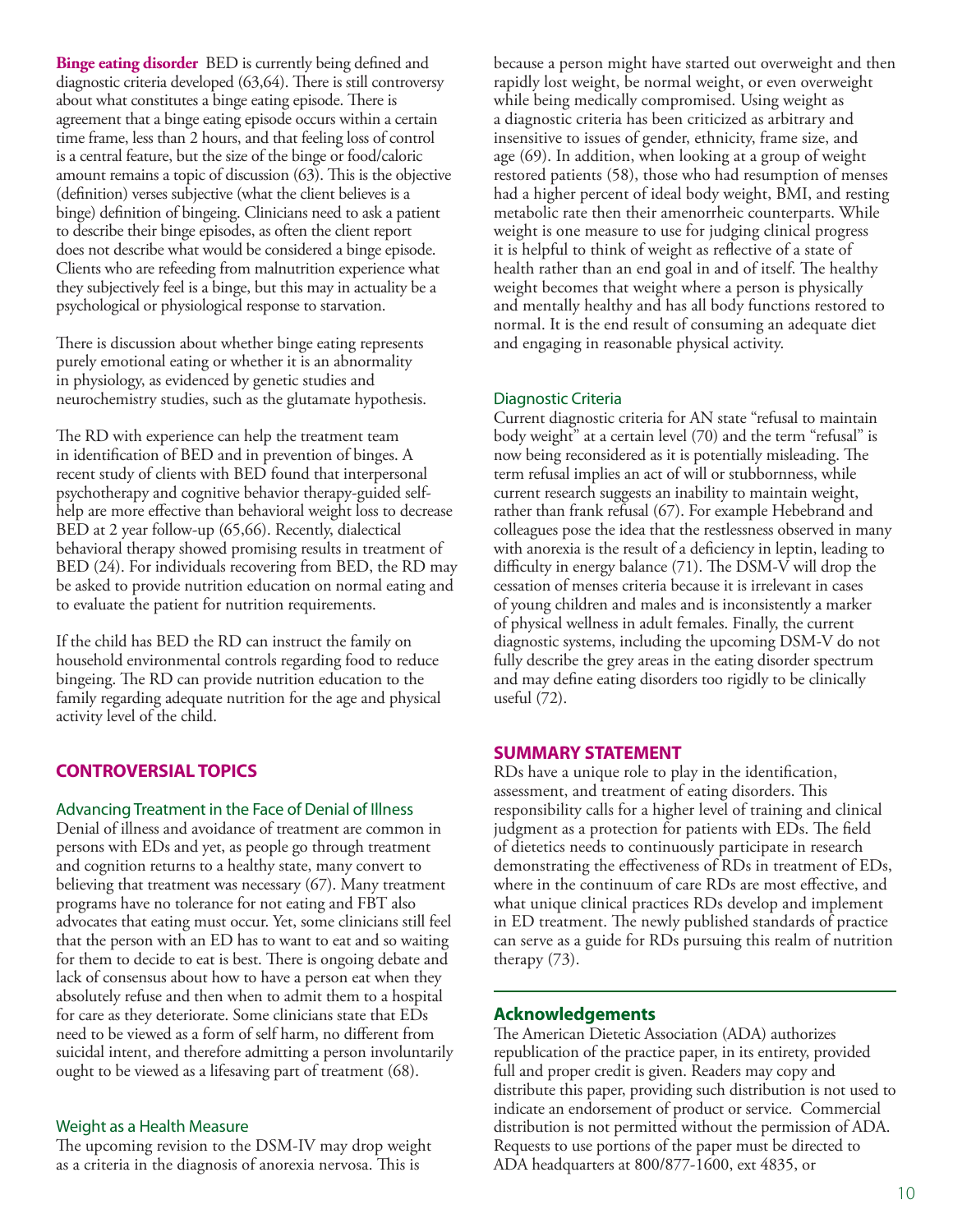ppapers@eatright.org. This paper will be up for review in December 31, 2014.

*Authors:* Therese Waterhous, PhD, RD, LD (Willamette Nutrition Source LLC, DBA Willamette Eating Disorders Treatment Network, Corvallis, OR); Melanie A. Jacob, RD (Nutrition Therapy, LLC, Troy, MI).

*Project Lead:* Amy D. Ozier, PhD, RD, LDN, CHES (Northern Illinois University, DeKalb, IL).

*Reviewers:* Jeanne Blankenship, MS, RD (ADA Policy Initiative & Advocacy, Washington, DC); Jennifer Burnell, MS, RD, LDN (Carolina House, Durham, NC); Sharon Denny, MS, RD (ADA Knowledge Center, Chicago, IL); Sports, Cardiovascular and Wellness Nutrition dietetic practice group (DPG) (Pamela Kelle RD, LDN, CED-RD, Pamela Kelle Nutrition Consultant, Chattanooga, TN); Sharon McCauley, MS, MBA, RD, LDN, FADA (ADA Quality Management, Chicago, IL); Kimberli McCallum, MD (McCallum Place, St. Louis, MO); Eileen Stellefson Myers, PH, RD, LD (Private Practice, Nashville, TN); Esther Myers, PhD, RD, FADA (ADA Research & Strategic Business Development, Chicago, IL); Pediatric Nutrition DPG (Bonnie A. Spear, PhD, RD, University of Alabama at Birmingham, AL); Lisa Spence, PhD, RD (ADA Research & Strategic Business Development, Chicago, IL); Behavioral Health Nutrition DPG (Mary M. Tholking, MEd, RD, LD, self-employed, Clarksville, OH); Lisa Van Dusen, MS, RD, LDN (University of Massachusetts Memorial Medical Center, Worcester, MA).

*Association Positions Committee Workgroup:* Alana Cline, PhD, RD (chair); Connie B. Diekman, MEd, RD, LD, FADA; Ellen Lachowicz-Morrison, MS, RD, LDN, CEDRD (content advisor).

We thank the reviewers for their many constructive comments and suggestions. The reviewers were not asked to endorse this paper.

#### **References**

- **1.** American Psychiatric Association. Diagnostic and Statistical Manual of Mental Disorders. 4<sup>th</sup> ed (text revision). Arlington, VA: American Psychiatric Association; 2000.
- **2.** American Dietetic Association. Position of the American Dietetic Association: Nutrition intervention in the treatment of eating disorders. *J Am Diet Assoc.* 2011;111:1236-1241.
- **3.** Attia E, Walsh T. Anorexia nervosa. *Am J Psychiatry.* 2007;164:1805-1810.
- **4.** O'Toole J. *Give Food A Chance: A New View on Childhood Eating Disorders.* Portland, OR: Perfectly Scientific Press; 2010:71-109,195-222.
- **5.** Insel T, Wang P. Rethinking mental illness. *JAMA*. 2010;303:1970-1971.
- **6.** Schmidt U, Treasure J. Anorexia Nervosa: Valued and visible. A cognitive-interpersonal maintenance model and its implications for research and practice. *Br J Clin Psychol.* 2006;45:1-25.
- **7.** Kaye W, Fudge J, Paulus M. New insights into symptoms and

neurocircuit function of anorexia nervosa. *Nat Rev Neurosci.*  2009;10:573-584.

- **8.** Kaye W. Neurobiology of anorexia and bulimia nervosa. *Physiol Behav.* 2008;94:121-135.
- **9.** Klump KL, Bulik C, Kaye W, Treasure J, Tyson E. Academy for Eating Disorders position paper: Eating disorders are serious mental illnesses. *Int J Eat Dis.* 2009;42:97-103.
- **10.** Ploj K, Albery-Larsdotter S, Arlbrandt S, Kjaer MB, Skantze PM, Storlien LH. The metabotrophic glutamate mGluR5 receptor agonist CHPG stimulates food intake. *Neuroreport.* 2010;21(10):704-708
- **11.** Bohon C, Stice E, Burton E. Maintenance factors for persistence of bulimic pathology: a prospective natural history study. *Int J Eat Disord.* 2009;42:173-178.
- **12.** Kalm LM, Semba RD. They starved so that others be better fed: Remembering Ancel Keys and the Minnesota experiment. *J Nutr.* 2005;135:1347-1352.
- **13.** Hatch A, Madden S, Kohn MR, Clarke S, Touyz S, Gordon E, Williams LM. In first presentation adolescent anorexia nervosa, do cognitive markers of underweight status change with weight gain following a refeeding intervention? *Int J Eat Disord*. 2010;43:295-306.
- **14.** LeGrange D, Lock J, Loeb K, Nicholls D. Academy for Eating Disorders position paper: The role of the family in eating disorders. *Int J Eat Disord*.2010;43:1-5.
- **15.** Sim LA, Homme JH, Lteif AN, Vande Voort JL, Schak KM, Ellingson J. Family functioning and maternal distress in adolescent girls with anorexia nervosa. *Int J Eat Disord.* 2009;42:531-539.
- **16.** Van Son GE, Van Hoeken D, Van Furth EF, Donker GA, Hoek HW. Course and outcome of eating disorders in a primary carebased cohort. *Int J Eat Disord*.2010;43:130-138.
- **17.** American Academy of Pediatrics, Committee on Adolescence. Identifying and treating eating disorders. *Pediatrics.*  2003;111:204-211.
- **18.** Le Grange D, Eisler I. Family interventions in adolescent anorexia nervosa. *Child Adolesc Psychiatric Clin N Am.* 2009;18:159-173.
- **19.** Bulik CM, Baucom DH, Kirby JS, Pisetsky E. Uniting couples (in the treatment of) anorexia nervosa (UCAN). *Int J Eat Disord*. 2011;44:19-28.
- **20.** Goldstein M, Peters L, Baillie A, McVeagh P, Minshall G, Fitzjames D. The effectiveness of a day program for the treatment of adolescent anorexia nervosa. *Int J Eat Disord.* 2011;44:29-38.
- **21.** Kyriacou O, Treasure J, Schmidt U. Understanding how parents cope with living with someone with anorexia nervosa: modeling the factors that are associated with carer distress. *Int J Eat Disord.* 2008;41:233-242.
- **22.** Garner D, Garfinkle P. *Handbook for Treatment of Eating Disorder. Psychoeducational Principals in Treatment.* New York, NY: The Gillford Press; 1997:145-177.
- **23.** Brennan B, Roberts J, Fogarty K, Reynolds K, Jonas J, Hudson J. Memantine in the treatment of binge eating disorder: an open-label, prospective trial. *Int J Eat Disord.* 2008;41:520-526.
- **24.** Chen EY, Matthews L, Allen C, Kuo JR, Linehan MM. Dialectical behavior therapy for clients with binge eating disorder or bulimia nervosa and borderline personality disorder. *Int J Eat Disord.* 2008;41:505-512.
- **25.** Hilbert A, Czaja J. Binge eating in primary school children: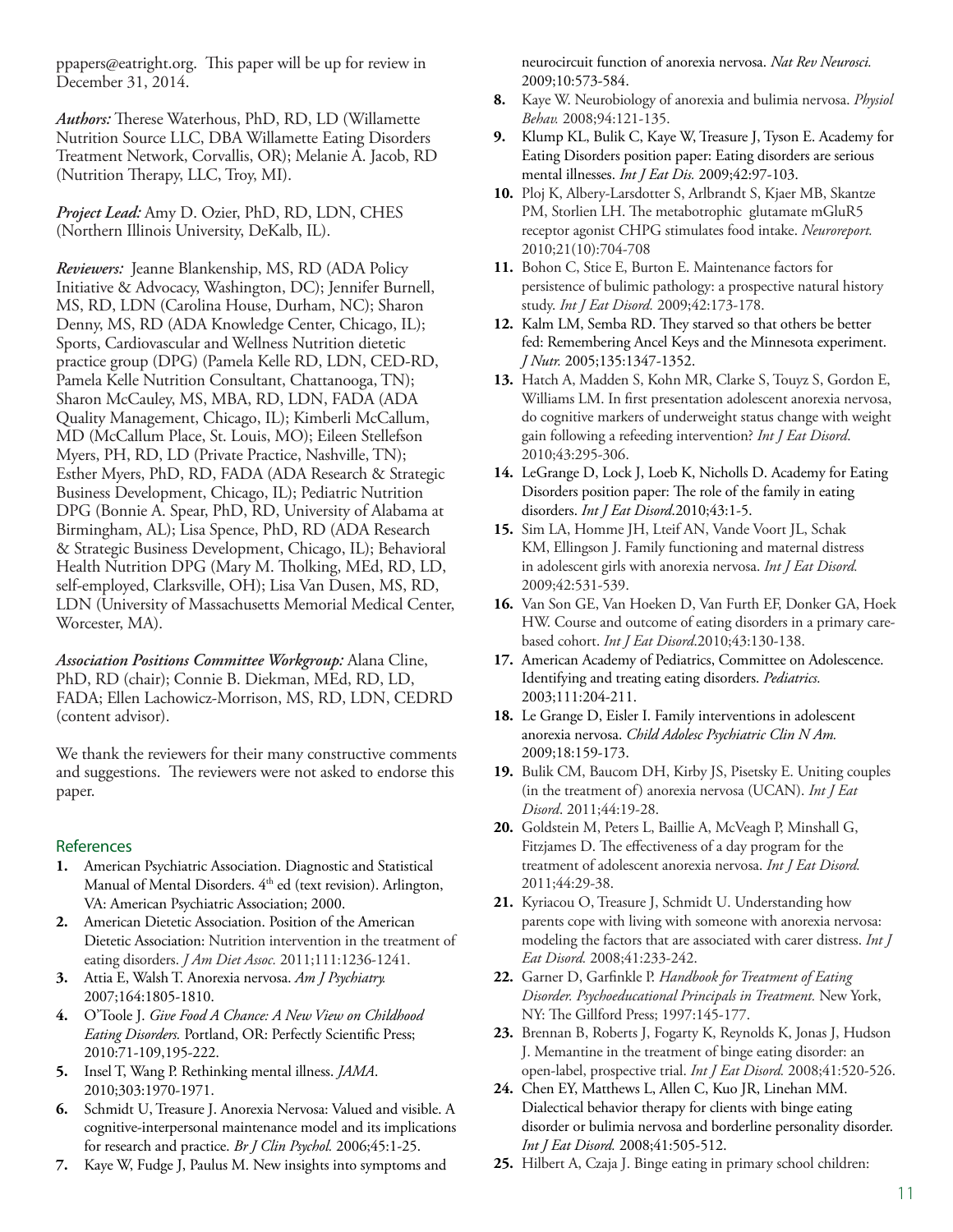towards a definition of clinical significance*. Int J Eat Disord*. 2009;42:235-243.

- **26.** Javaras KN, Laird NM, Reichborn-Kjennerud T, Bulik CM, Pope HG, Hudson JI. Familiality and heritability of binge eating disorder: results of a case-control family study and a twin study. *Int J Eat Disord*. 2008;41:174-179.
- **27.** Rome ES, Ammerman S, Rosen DS, Keller RJ, Lock J, Mammel KA, O'Toole J, Rees JM, Sanders MJ, Sawyer SM, Schneider M, Sigel E, Silber TJ. Children and adolescents with eating disorders: the state of the art. *Pediatrics.* 2003;111:98- 108.
- **28.** Maguire S, Le Grange D, Surgenor L, Marks P, Lacey H, Touyz S. Staging anorexia nervosa: conceptualizing illness severity. *Early Interv Psychiatry.* 2008;2:3-10.
- **29.** Hamli K. The multimodal treatment of eating disorders. *World Psychiatry*. 2005;4:69-73.
- **30.** Keel P, Brown T. Update on course and outcome in eating disorders. *Int J Eat Disord*. 2010;43:195-204.
- **31.** American Psychiatric Association. APA practice guidelines: Treatment of patients with eating disorders, third edition; Level of care guidelines for patients with eating disorders. *Psychiatryonline* Web site. [http://www.psychiatryonline.com/](http://www.psychiatryonline.com/popup.aspx?aID=139471) [popup.aspx?aID=139471.](http://www.psychiatryonline.com/popup.aspx?aID=139471) Accessed Jan. 2010 [JTS1].
- **32.** Currin L, Waller G, Schmidt U. Primary care physicians knowledge of and attitudes toward the eating disorders: do they affect clinical actions? *Int J Eat Disord.* 2009;42:453-458.
- **33.** Harshbarger J, Ahlers C, Mayans L, Mayans D, Hawkins J. Pro-anorexia websites: what every clinician should know. *Int J Eat Disord.* 2009;42:367-370.
- **34.** Alexander J, Le Grange D. *My Kid is Back: Empowering Parents to Beat Anorexia Nervosa*. Melbourne, Australia: Melbourne University Press; 2009.
- **35.** Escobar-Koch T, Banker J, Crow S, Cullis J, Ringwood S, Smith G, Furth E, Westin K, Schmidt U. Service user's views of eating disorder services: an international perspective. *Int J Eat Disord.* 2010;43:549-559.
- **36.** J, Bryant-Waugh R, Herzog D, Katzman D, Kreipe RD, Lask B, LeGrange D, Lock J, Loeb K, Madden S, Nicholls D, O'Toole J, Pinhas L, Rome E, Sokol-Burger M, Wallen U, Zucker N; Workgroup for Classification of Eating Disorders in Children and Adolescents. Classification of child and adolescent eating disturbances. Workgroup for Classification of Eating Disorders in Children and Adolescents (WCEDCA). *Int J Eat Disord.* 2007;40:S117-S122.
- **37.** Peebles R, Hardy K, Wilson J, Lock J. Are diagnostic criteria for eating disorders markers of medical severity? *Pediatrics*. 2010;125:1193-1201.
- **38.** Rosen DS; American Academy of Pediatrics Committee on Adolescence. Clinical report-identification and management of eating disorders in children and adolescents. *Pediatrics.* 2010;126:1240-1253.
- **39.** Neumark-Sztainer D, Wall M, Story M, Sherwood ME. Five year longitudinal predictive factors for disordered eating in a population-based sample of overweight adolescents: implications for prevention and treatment. *Int J Eat Disord*. 2009;42:664-672.
- **40.** Fischbach F, Dunning M. *A Manual of Laboratory and Diagnostic Tests.* Philadelphia, PA: Lippincott, Williams and Wilkins; 2004.
- **41.** Academy for Eating Disorders. Clinical measures toolkit.

[http://www.aedweb.org/AM/Template.cfm?Section=Research\\_](http://www.aedweb.org/AM/Template.cfm?Section=Research_Practice_Guidelines&Template=/CM/ContentDisplay.cfm&ContentID=1900#CIT) [Practice\\_Guidelines&Template=/CM/ContentDisplay.](http://www.aedweb.org/AM/Template.cfm?Section=Research_Practice_Guidelines&Template=/CM/ContentDisplay.cfm&ContentID=1900#CIT) [cfm&ContentID=1900#CIT](http://www.aedweb.org/AM/Template.cfm?Section=Research_Practice_Guidelines&Template=/CM/ContentDisplay.cfm&ContentID=1900#CIT). Accessed October 10, 2010.

- **42.** Fisher M. Treatment of eating disorders in children, adolescents and young adults. *Pediatr Rev.* 2006;27:16.
- **43.** Khan LUR, Ahmed J, Khan S, MacFie J. Refeeding syndrome: a literature review. *Gastroenterol Res Pract*, 2011. [http://www.hindawi.com/journals/grp/2011/410971/.](http://www.hindawi.com/journals/grp/2011/410971/) Accessed February 22, 2011.
- **44.** McCray S, Walker S, Parrish CR. Much ado about refeeding. *Pract Gastroenterol*. 2005;12:26-44.
- **45.** Anzai N, Hackert A. Accelerated healing: the benefits of rapid weight restoration in anorexia nervosa. *SCAN PULSE*. 2010;29:10-12.
- **46.** Robb AS, Silber TJ, Orrell-Valente JK, Valadez-Meltzer A, Ellis N, Dadson MJ, Chatoor I. Supplemental nocturnal nasogastric refeeding for better short-term outcome in hospitalized adolescent girls with anorexia nervosa. *Am J Psychiatry.* 2002;159:1347-1353.
- **47.** Winter TA, The effects of undernutrition and refeeding on metabolism and digestive function. *Curr Opin Clin Nutr Metab Care.* 2006;9:596-602.
- **48.** Shapiro JR, Pisetsky EM, Crenshaw W, Spainhour S, Hamer RM, Dymek-Valentine M, Bulik CM. Exploratory study to decrease postprandial anxiety: just relax! *Int J Eat Disord.* 2008;41:728-733.
- **49.** Tylka T. Psychometric evaluation of a measure of intuitive eating. *J Couns Psychol.* 2006;53:226-240.
- **50.** Lund BC, Hernandez E, Yates W, Mitchell J, McKee P, Johnson C. Rate of inpatient weight restoration predicts outcome in anorexia nervosa. *Int J Eat Disord.* 2009;42:301-305.
- **51.** Van Wymelbeke V, Brondel L, Marcel Brun J. Rigaud D. Factors associated with the increase in resting energy expenditure during refeeding in malnourished anorexia nervosa patients. *Am J Clin Nutr*. 2004;80:1469-1477.
- **52.** Schebendach JE, Mayer LE, Devlin MJ, Attia E, Contento IR, Wolf RL, Walsh BT. Dietary energy density and diet variety as predictors of outcome in anorexia nervosa. *Am J Clin Nutr.* 2008;87:810-816.
- **53.** Yamashita S, Kawai K, Yamanaka T, Inoo T, Yokoyama H, Morita C, Takii M, Kubo C. BMI, body composition, and the energy requirement for body weight gain in patients with anorexia nervosa. *Int J Eat Disord.* 2010;43:365-371.
- **54.** Mayer L, Klein A, Black E, Attia E, Shen W, Mao X, Shungu D, Punyanita M, Gallagher D, Wang J, Heymsfield S, Hirsch J, Ginsberg H, Walsh, BT. Adipose tissue redistribution after weight restoration and weight maintenance in women with anorexia nervosa. *Am J Clin Nutr.* 2009;90:1132-1137.
- **55.** Society for Adolescent Medicine. Eating disorders in adolescents: position paper of the Society for Adolescent Medicine. *J Adolesc Health*. 2003;33:496-503.
- **56.** Mayer L, Roberto C, Glasofer D, Etu S, Gallagher D, Wang J, Heymsfield S, Pierson R, Attia E, Devlin M, Walsh BT. Does percent body fat predict outcome in anorexia nervosa. *Am J Psychiatry*. 2007;164: 970-972.
- **57.** O'Toole J. Determining ideal body weight. Kartini Clinic for Disordered Eating Web site. [http://www.kartiniclinic.com/](http://www.kartiniclinic.com/blog/determining-ideal-body-weight/) [blog/determining-ideal-body-weight/](http://www.kartiniclinic.com/blog/determining-ideal-body-weight/). Posted July 22, 2008. Accessed October 10, 2010.
- **58.** Sterling WM, Golden NH, Jacobson MS, Ornstein RM,